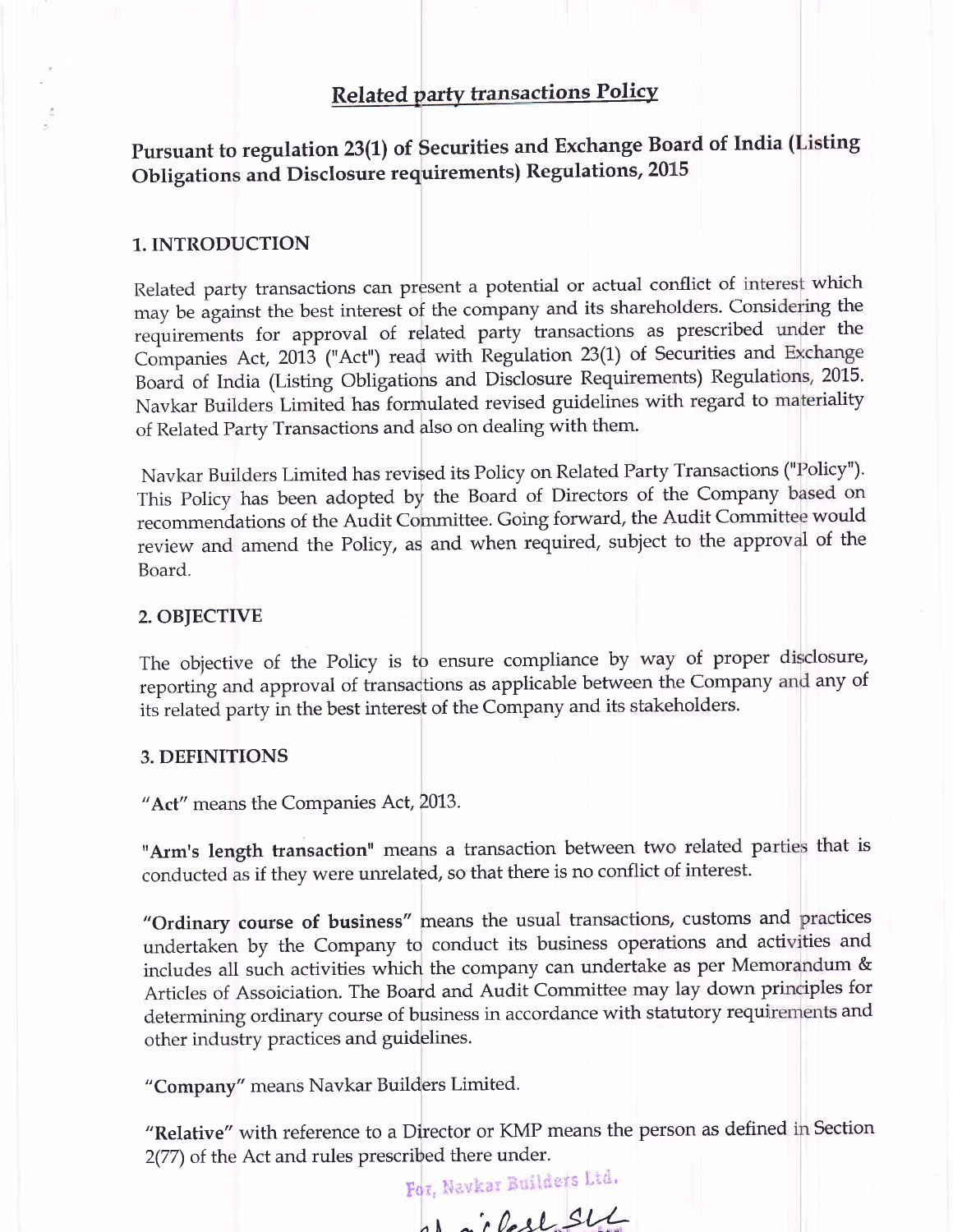"Related Party" means an individual, entity, firm, body corporate or person as defined in Section 2(76) of the Act.

"Related party transaction" is a transfer of resources, services or obligations between a company and a related party, regardless of whether a price is charged, including but not limited to the following:

A. Sale, purchase or supply of any goods or materials;

B. Selling or otherwise disposing of, or buying, property ofany kind;

C. Leasing of property of any kind;

D. Avaiiing or rendering of any services;

E. Appointment of any agent for purchase or sale of goods, materials, services or propertY;

F. Appointment to any office or place of profit in the company A transaction shall be construed to include a single transaction or a group of transactions in a contract.

"Material Related Party Transactions" shall mean a with a related party shall be considered material if the transaction(s) to be entered into individually  $\sigma$ r taken together with previous transactions during a financial year, exceeds ten percent of the annual consolidated turnover of the listed entity as per the last audited financial statements of the listed entity.

"Key Managerial Personnel" shall mean the officers / employees of the Company as defined in Section 2(51) of the Companies Act, 2013.

"Employees" shall mean the employees and office-bearers of the Company, including but not limited to Directors.

"Director" means a person as defined in Section 2(34) of the Companies Act, 2013.

"Audit Committee" means the Committee of the Board formed under section 177 of the Act and Regulation 18 of SEBI (LODR) Regulations, 2015.

Any other term not defined herein shall have the same meaning as defined in the Companies Act, 2013, SEBI (LODR) Regulations, 2015 or any other applicable regulation.

## 4. RELATED PARTY TRANSACTION POLICY

A1l Related Party Transactions must be reported to the Audit Committee and referred for approval by ihe Committee in accordance with this Policy.

## ROLE OF AUDIT COMMITTEE

1. All transactions which are identified as a related party transactions ('RPT') should be pre-approved by the Audit Committee before entering into such transaction. The Audit

> For, Navkar Builders Ltd.  $\overline{\phantom{a}}$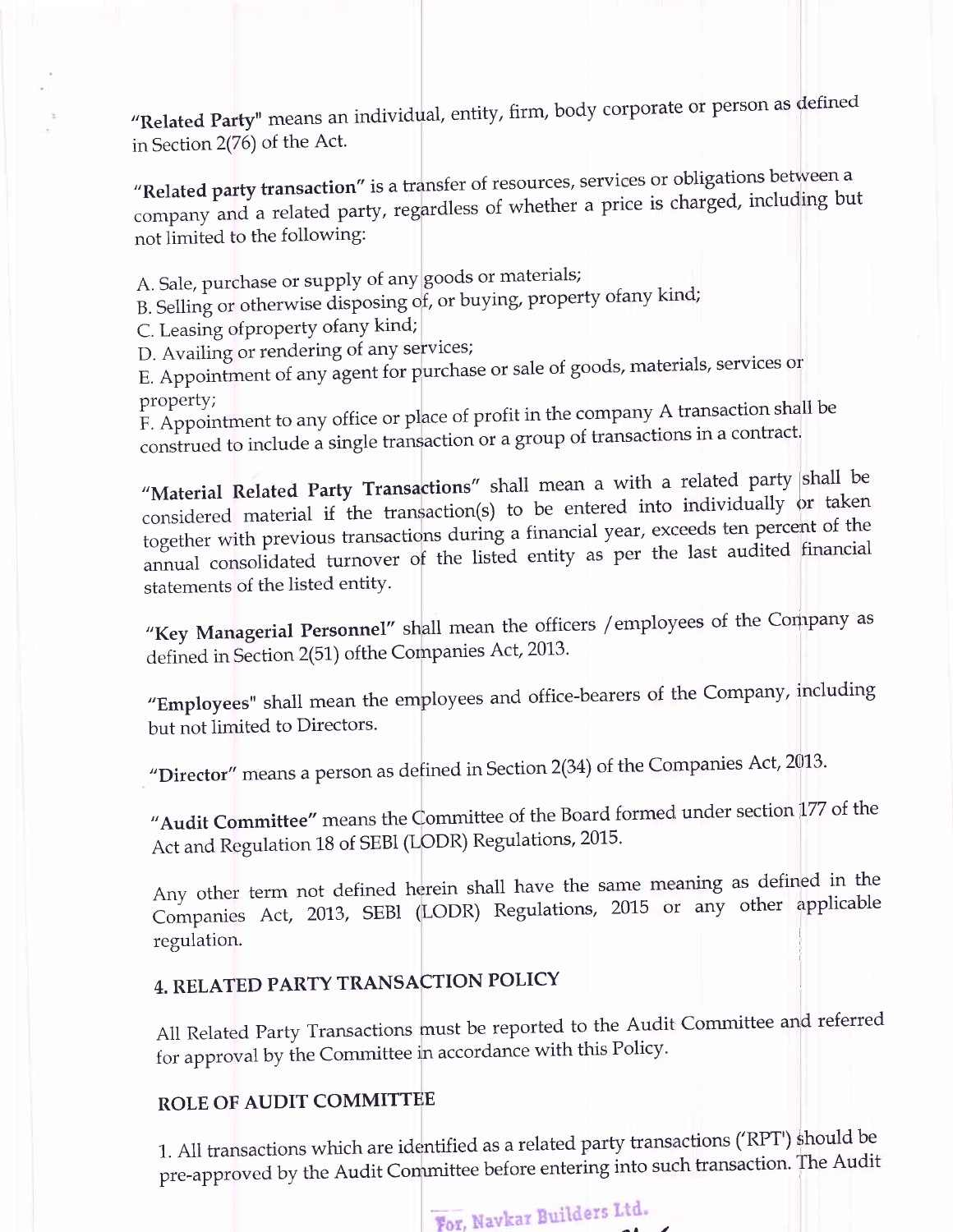Committee shall consider all relevant factors while deliberating the RPTs for its approval.

2. All RPTs shall require prior approval of the Audit Committee. Approvals may be of the following two types:

- a. Specific approval, in case of each RPT, and
- b. Omnibus approval, in case of such RPTs such omnibus approval must be given by the Audit Committee subject to the requirements under Regulation 23(3) of the Regulations and the criteria lay down by the Audit Committee with respect to granting of the omnibus approval.

## OMNIBUS APPROVAL BY AUDIT COMMITTEE

The Audit Committee may grant omnibus approval for Related Party Transactions proposed to be entered into by the company subject to the following conditions:

- a. The Audit Committee shall lay down the criteria for granting the omnibus approval in line with the policy on Related Party Transactions of the company and such approval shall be applicable in respect of transactions which are repetitive in nature.
- b. The Audit Committee shall satisfy itself the need for such omnibus approval and that such approval is in the interest of the company;
- c. Such omnibus approval shall specify (i) the name/s of the related party, nature of transaction, period of transaction, maximum amount of transaction that can be entered into, (ii) the indicative base price / current contracted price and the formula for variation in the price if any and (iii) such other conditions as the Audit Committee may deem fit; Provided that where the need for Related Party Transaction cannot be foreseen and aforesaid details are not available, Audit Committee may grant omnibus approval for such transactions subject to their value not exceeding Rs.1 crore per transaction.
- d. Audit Committee shall review, at least on a quarterly basis, the details of RPTs entered into by the company pursuant to each of the omnibus approval given.
- e. such omnibus approvals shall be valid for a period not exceeding one year and shall require fresh approvals alter the expiry of one year."

#### Role of the Board of Directors of the Company

The Board must monitor and manage any potential conflicts of interest of management, board members and shareholders, including misuse of corporate assets and abuse in RPTs.

For, Navkar Builders Ltd.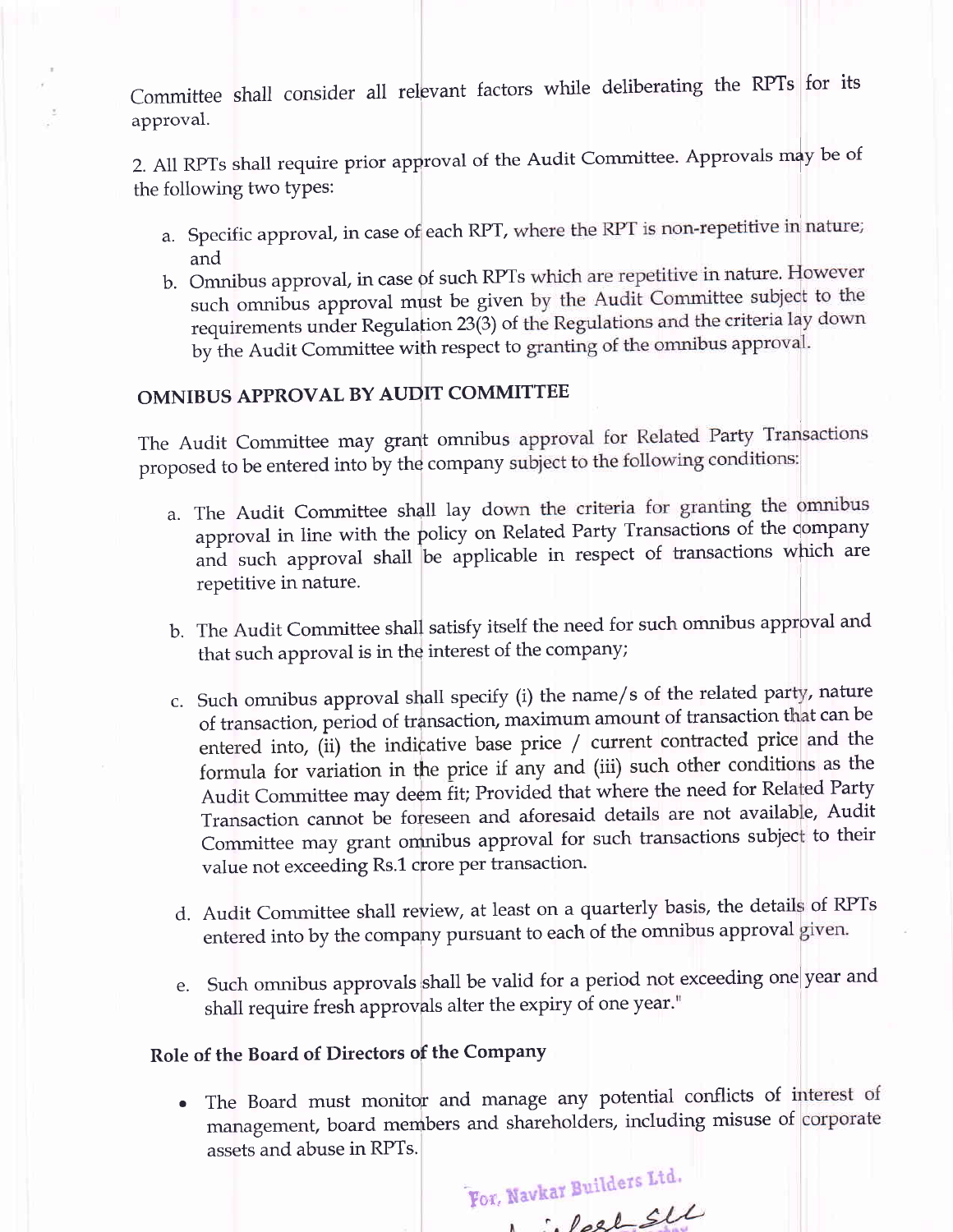- The Board must comply with the provisions of the Companies Act, 2013, with rile beds a manimum that meaning of that Act.
- . The Board must coordinate with the Audit Committee for effective compliance of the provisions relating to the RPT.
- It is the duty of the Board along with the Audit Committee to place all the material RPTs before the shareholders for their approval by means of a resolution.

# 5. RELATED PARTY TRANSACTIONS NOT APPROVED UNDER THIS POLICY

In the event the Company becomes aware of a Related Party Transaction with a Related Party that has not been approved under this Policy prior to its consummation, the matter shall be reviewed by the Committee. The Committee shall consider all of the relevant facts and circumstances regarding the Related Party Transaction, and shall evaluate all options available to the Company, including ratification, revision or termination of the Related Party Transaction. The Committee shall also examine the facts and circumstances pertaining to the failure of reporting such Related Party Transaction to the Committee under this Policy, and shall take any such action it deems appropriate.

In any case, where the Committee determines not to ratify a Related Party Transaction that has been commenced without approval, the Committee, as appropriate may direct additional actions including, but not limited to, immediate discontinuation or rescission of the transaction. In connection with any review of a Related Party Transaction, the Committee has authority to modify or waive any procedural requirements of this Policy.

All material related party transactions shall require approval of the shareholders through resolution and the related parties shall abstain from voting on such resolutions whether the entity is a related party to the particular transaction or not.

A transaction with a related party is considered material if the transaction transactions to be entered into, either individually or taken together with previous transactions with such related party during a financial year, exceeds ten percent of the annual consolidated turnover of the Company as per the last audited financial statements of the company.

#### 6. DISCLOSURE:

- All Directors/KMP are required to disclose the parties in which they are deemed to be interested in prescribed form'
- Further, each Director and KMP of the Company shall promptly notify the Secretarial Department of any material transaction or Relationship that could reasonably be expected to give rise to a conflict of interest. lders Ltd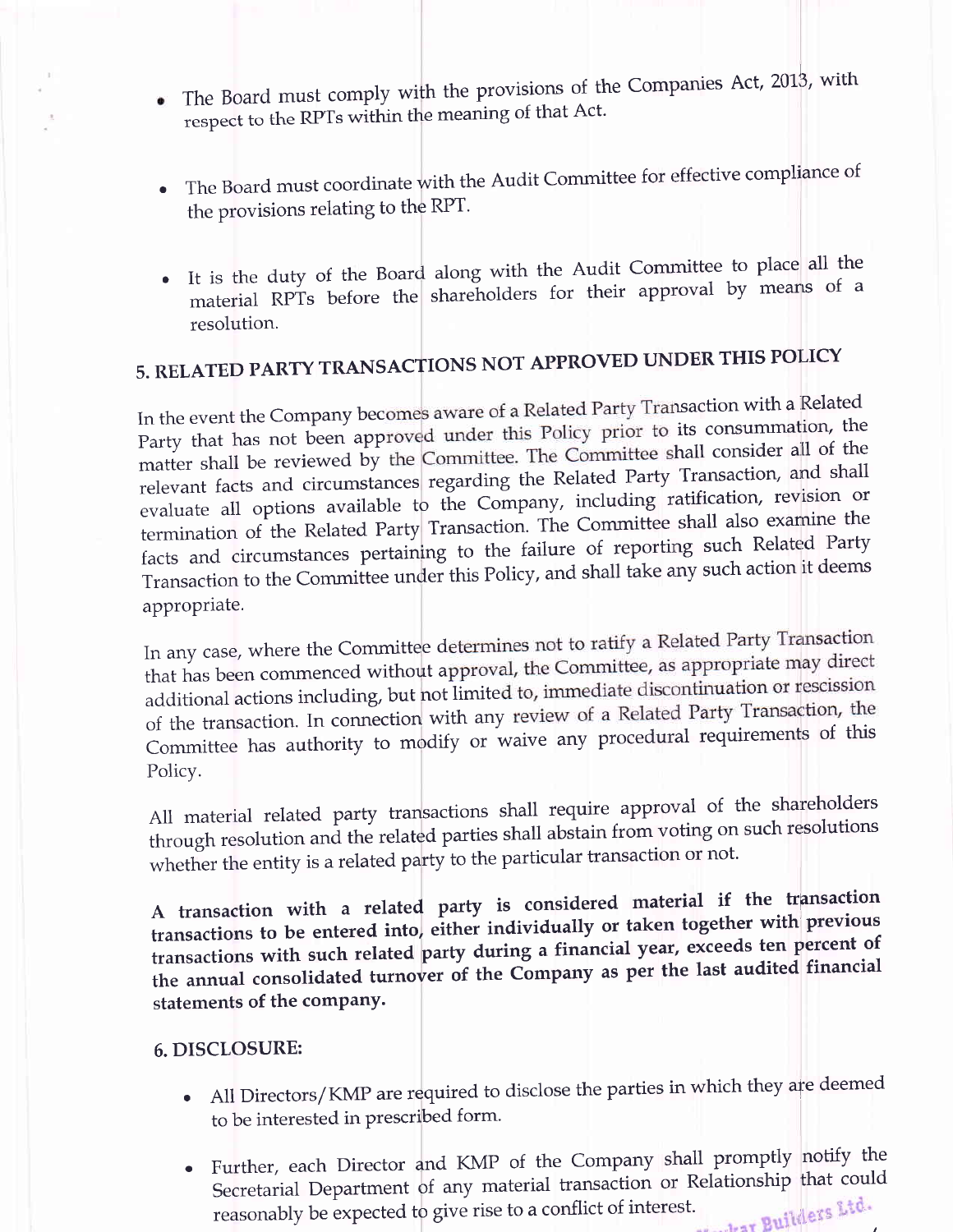- Every related party transaction, if required under law/ Listing Agreement shall  $\bullet$ be referred to in the Board's report along with the justification for entering into such contract or arrangement. The Company shall also maintain Register in the prescribed form.
- The company shall disclose the policy on dealing with Related Party Transactions on its website and a web-link thereto shall be provided in the Annual Report.

## 7. WHISTLE BLOWER FOR ANY RELATED PARTY TRANSACTION ENTERED BY COMPANY IN NON-COMPLIANCE OF SUCH POLICY:

Any officer or employee, can approach access / approach the vigil mechanism or Company Secretary to report a fraudulent related party transaction.

## 8. GUIDANCE PRINCIPLES FOR APPROVAL OF A RELATED PARTY TRANSACTION BY THE BOARD/COMMITTEE THEREOF:

To review a Related Party Transaction, the Board/Committee will be provided with all relevant material information of the Related Party Transaction, including the terms of the transaction, the business purpose of the transaction, the benefits to the Company and any other relevant matters. In determining whether to approve or a Related Party Transaction, the Board/Committee will consider the following factors, among others, to the extent relevant to the Related Partv.

#### Transaction:

- $\checkmark$  Whether the terms of the Related Party Transaction are fair to the Company and would apply on the same basis if the transaction did not involve a Related Party;
- $\checkmark$  Whether there are any compelling business reasons for the Company to enter into the Related Party Transaction and the nature of alterrnative transactions, if any;
- $\checkmark$  Whether the Related Party Transaction would impair the independence of an otherwise Independent Director or Nominee of a Director;
- $\checkmark$  Whether the Related Party Transaction would present an improper conflict of interest for any Director, Nominee for Director or KMP of the Company, taking into account the size of the transaction, the overall interest of the Director, Nominee for Director, Executive Officer or other Related Party, the direct or indirect nature of the Director's Nominee, Executive Officer's or other Related Party's interest in the transaction and the ongoing nature of any proposed relationship and any other factors the Board/Committee deems relevant. In any case where either the Board/Committee determines not to ratify a Related Party